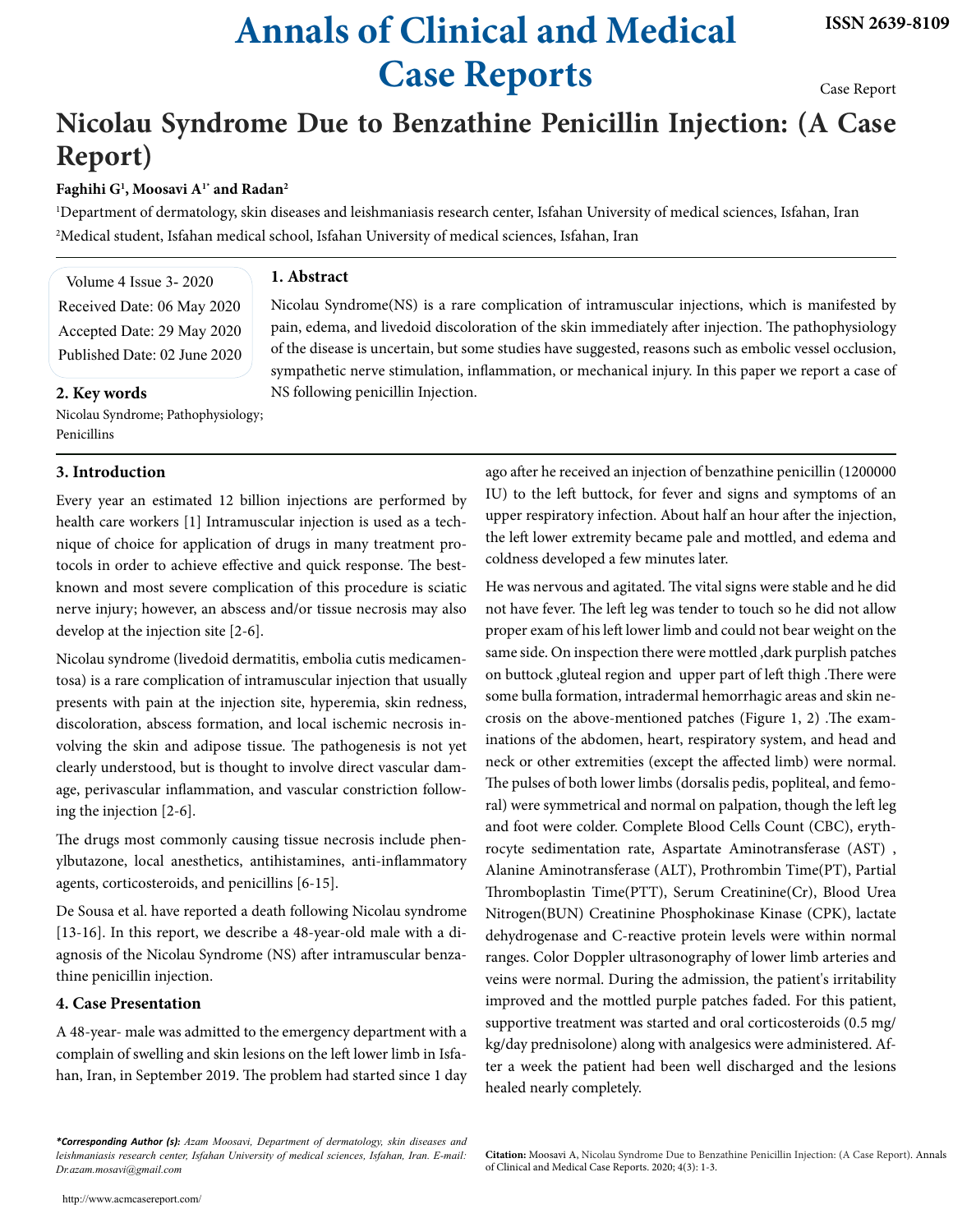

**Figure 1:** Close up view of left gluteal skin lesions , areas of hemorrhagic bullae superimposed on purplish livedoid patches.



Figure 2: Distribution of tender ,cool, mottled areas over left flank, buttock and upper thigh.

#### **5. Discussion**

Nicolau syndrome (also known as livedoid dermatitis) is a rare complication of intramuscular injection, which is manifested by pain, edema, and livedoid discoloration of the skin immediately after injection. It was first described in 1925 by Nicolau following intramuscular injection of bismuth salt, but it also has been reported after intramuscular or subcutaneous injection of numerous drugs [3].

Nicolau Syndrome has been reported with intramuscular injections of non-steroidal anti- inflammatory drugs (diclofenac, piroxicam, ketoprofen, ibuprofen, phenylbutazone), corticosteroids (dexamethasone, triamcinolone, paramethasone, cortivazol, hydrocortisone), antibiotics (penicillin derivates, tetracycline, sulfapyridine, streptomycin, gentamicin), antipsychotics and anti-epileptics (phenobarbital, chlorpromazine), Vaccinations (diphtheria-tetanus-pertussis), antihistamines (diphenhydramine, hydroxyzine), local anesthetics (lidocaine), cyanocobalamin, interferon alpha , bismuth and vitamin K. [18-19].

One theory explains,that NS happens when an intramuscular drug is injected into an artery and causes thrombosis and muscle and subcutaneous necrosis. However the pathogenesis of NS is unknown [11].

One important clinical element is the sudden onset with regard to the injection, often with no lesion at the injection site. The signs of NS are skin discoloration, intense pain, and inflammation. Necrosis usually comes after hyperemia, discoloration of skin, formation of hemorrhagic patch at the site of injection, and livedoid dermatitis. Local vasospasm causes pallor. One-third of the patients may experience neurologic complications (usually transitional) which are most frequently hypoesthesia and paraplegia. NS has also been reported to cause compartment syndrome of the limb, hyperkalemia, renal failure, and death. Paralysis of the lower limb can happen and can be explained by medication embolism. Embolus in the vessels of gluteal muscle can reach the internal iliac artery and then vertebral canal by retrograde flow. This arterial stenosis can result in peripheral neve disturbance and lower limb paralysis [20].

There is no published standard of care for NS and treatment used ranges from local care to extensive surgical debridement. Alyasin et al. reported a 7-year-old boy with NS treated with intravenous immunoglobulin (IVIG) (2 g/kg) and Pentoxyphilline. They reported that the patient was heparinized and after 12 days, he was discharged in a good general condition. Yildiz et al. used hyperbaric oxygen in the late treatment of NS in a 3-year-old boy to prevent the progression of the necrosis and therefore, limiting the amputation level. Application of a cold compress was considered as an aggravating factor [21].

 For preventing adverse injection reactions, health care providers should be informed of proper method of intramuscular injection such as Z-track method of injection, aspiration before injection, holding injection immediately if the patient complains of unusual excruciating pain on injection site. Needle must be long enough to reach the muscle. When multiple injections have to be given, different sites should be chosen [21].

 Fortunately we did not see terrible complications such as acute hyperkalemia, renal failure, limb amputation, or disfiguring features in our patient and recovered by Supportive treatment measures in quite short period of time.

This issue shows the importance of proper administration of medication and appropriate injection method by doctors.

#### **References :**

- 1. World Health Organization. Safety of injections: a brief background. Fact sheet no. 231. Geneva: WHO; 1999.
- 2. [Woo E, Chan YW, Kwong YL, Yu YL, Huang CY. A dangerous gluteal](https://core.ac.uk/display/37981535) [injection. J Hong Kong Medical Association. 1986; 38: 75-6.](https://core.ac.uk/display/37981535)
- 3. [Faucher L, Marcoux D. What syndrome is this? Nicolau syndrome.](https://pubmed.ncbi.nlm.nih.gov/7659650/) [Pediatr Dermatol. 1995; 12: 187-90.](https://pubmed.ncbi.nlm.nih.gov/7659650/)
- 4. [Kohler LD, Schwedler S, Worret WI. Embolia cutis medicamentosa.](https://link.springer.com/article/10.2165/00044011-200525070-00007)  [Int J Dermatol. 1997; 36: 197.](https://link.springer.com/article/10.2165/00044011-200525070-00007)
- 5. [Greenblatt D, Divoll-Allen M. Intramuscular injection-site compli](https://jamanetwork.com/journals/jama/article-abstract/360782)[cations. JAMA. 1978; 239: 542-4.](https://jamanetwork.com/journals/jama/article-abstract/360782)
- 6. Muller-Vahl H. Adverse reaction after intramuscular injections.